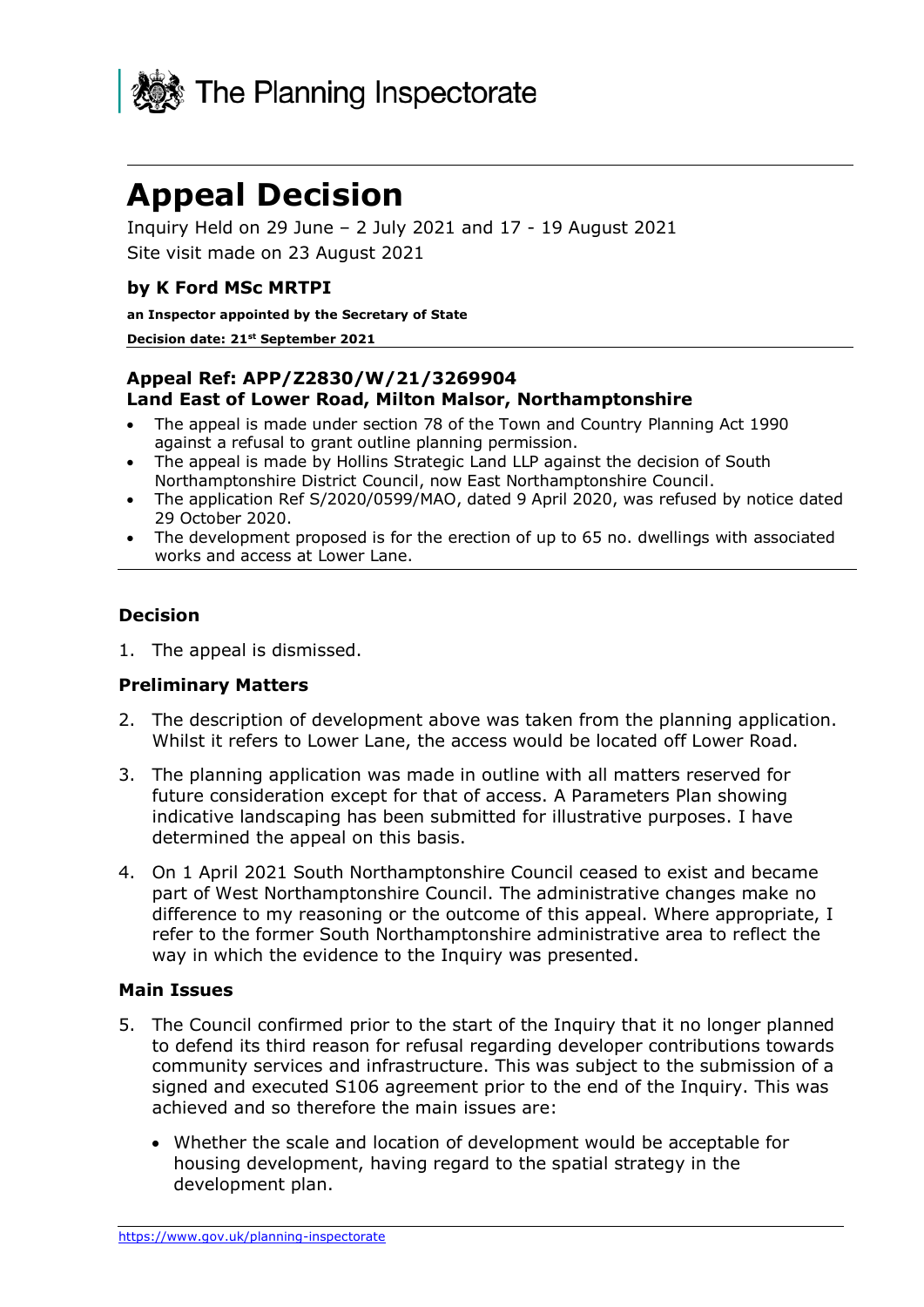- The effect of the proposal on the character and appearance of the area.
- Whether the Council can demonstrate a 5 year housing land supply.

## **Reasons**

## *Acceptability of Location*

- 6. The West Northamptonshire Joint Core Strategy (JCS) covering what were the administrative areas of Daventry District Council, Northampton Borough Council and South Northamptonshire Council was adopted in 2014. The JCS identifies an area known as the Northampton Related Development Area (NRDA) to assist the Northampton Borough Council administrative area in meeting its housing needs. As part of this there is a clear spatial strategy to focus housing development in urban areas. This is to encourage sustainable development that minimises the need to travel for environmental and social benefits. Development in rural areas is limited to that required to meet local needs and support local services. There is a tiered approach to development with rural areas located at the bottom of a hierarchy.
- 7. The strategy of the Plan is reflected in Policy R1 of the JCS. For the rural area of South Northamptonshire, Policy R1 identifies a need for 2,360 dwellings 2011-2029. It identifies that the distribution will be subject to the rural settlement hierarchy of the South Northamptonshire Part 2 Local Plan (LPP2) and that development, amongst other things is required to be within the existing confines of the village. Development outside of existing confines would only be permitted in certain circumstances. Similarly, once the housing requirement for the rural areas has been met further development is only permitted where certain criteria are achieved.
- 8. Milton Malsor is located in the rural area and the appeal site is outside the settlement confines of the village. Furthermore, it does not meet any of the exceptions identified within the provisions of Policy R1 of the JCS. As the housing requirement for the rural areas has been met, the appellant accepts that the scheme does not accord with Policy R1 of the JCS.
- 9. There is dispute between the parties as to whether the scheme would conflict with Policy S1 of the JCS. Policy S1 states new development will be concentrated primarily in and adjoining the principal urban area of Northampton (including the NRDA) followed by Daventry and then the rural service centres of Towcester and Brackley with limited development in rural areas. The supporting text confirms that development in the rural areas is limited to providing for local needs and to support local services. This is consistent with Policy R1 of the JCS and so conflict with Policy R1 is also a conflict with Policy S1, irrespective of the absence of any housing numbers in Policy S1.
- 10. I do not consider that the provisions of Policy S1(a) of the JCS, or Policy LH1(2) of the LPP2 which allows development adjoining the NRDA to contribute towards the growth of the NRDA to undermine the strategy or be inconsistent with the Council's stance on the matter. This is because the circumstances where it would apply are clearly defined. The site may be some 350m from the NRDA and therefore closer than some settlements higher up the settlement hierarchy but this distance is as the crow flies. Proximity to Northampton formed part of the considerations in identifying Milton Malsor's position within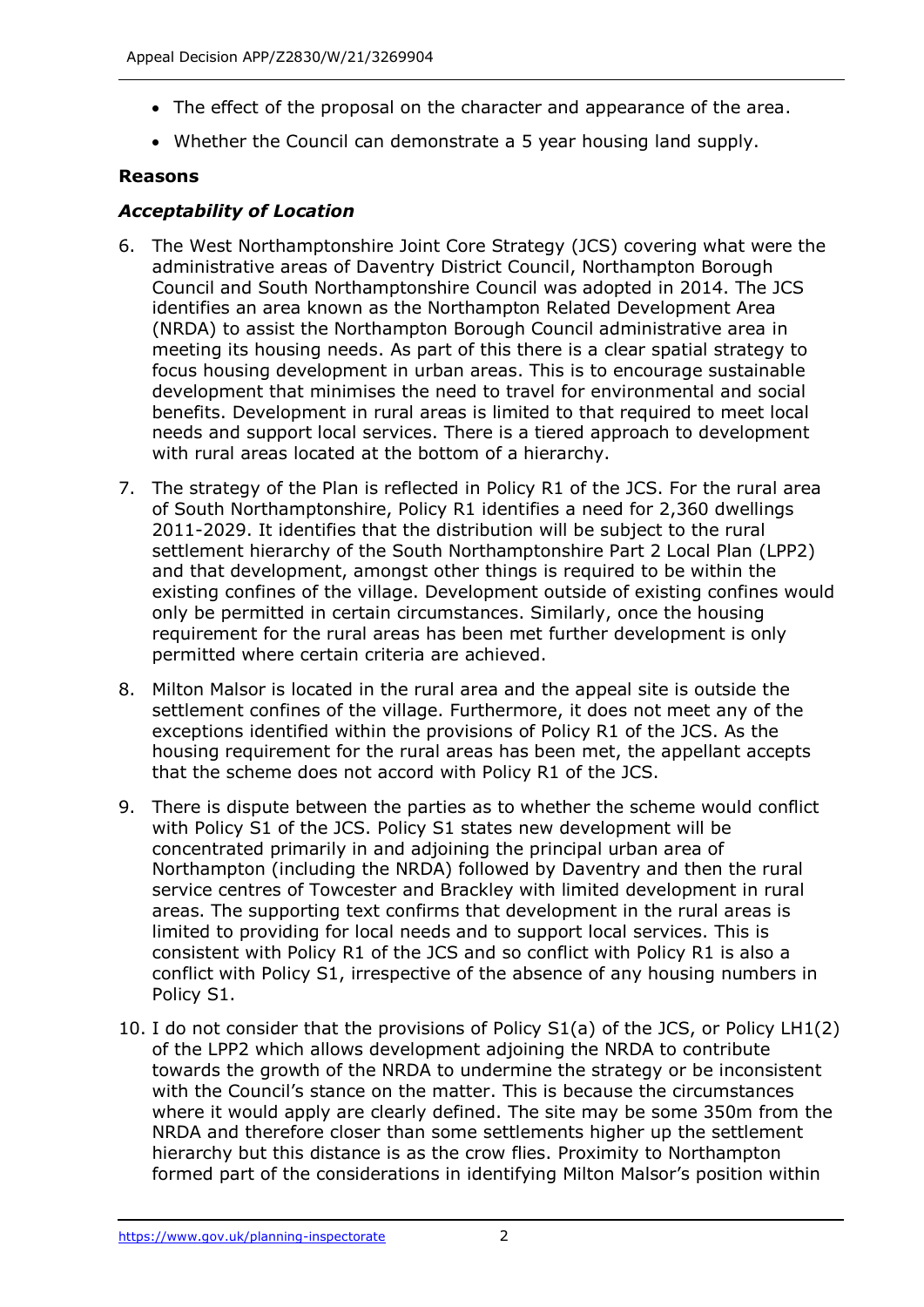the settlement hierarchy. The appeal site does not meet the criteria to be deemed development that would contribute to the NRDA.

- 11. With regards LPP2, Policy SS1 identifies that new development will be directed to the most sustainable locations in accordance with their scale, role and function unless otherwise indicated in the Local Plan. Areas outside development confines are classified as open countryside and housing development outside settlement confines is only supported where it would comply with identified policies or is development related to the NRDA.
- 12. Milton Malsor is a secondary village (b) settlement in the LPP2. As such it is third in the settlement hierarchy overall but within the secondary village category it is lower than settlements categorised secondary village (a) which are considered likely to be more suitable for limited development. As the site is located outside the settlement confines it is located within open countryside in policy terms. The scheme would not comply with any of the scenarios in which development outside of the settlement confines would be acceptable. The proposal would therefore conflict with the relevant parts of Policy SS1 of LPP2. Similarly, Policy LH1 of LPP2 says development outside settlement boundaries will not be acceptable unless it complies with certain exceptions. None of them apply to the appeal site.
- 13. As a secondary village (b) Milton Malsor is at the lower end of the settlement hierarchy. This is reflected by the limited number of services and facilities I witnessed on my site visit. Within walking distance of the site there is a small convenience store, pub, primary school, 2 churches, village hall, park and playing fields. I accept that there would be a range of day to day facilities as identified in an appeal cited by the appellant in support of their case<sup>1</sup>. However, for the size of development proposed there are a number of notable exceptions that would not fully meet day to day needs such as a nursery, secondary school, post office and GP surgery.
- 14. During the Inquiry much was made by the appellant of the new Northampton Gateway Strategic Rail Freight Interchange site (SRFI) which will generate a significant number of jobs within walking distance of the site. The site may provide job opportunities for the local workforce but it is by no means guaranteed that they would be the occupants of the proposed scheme. There is nothing that would specifically tie the 2 developments together to ensure this.
- 15. The proximity of Milton Malsor to employment opportunities is already recognised in the settlement's position within the settlement hierarchy. There is little to indicate that the presence of the SRFI would do anything to address the shortcomings of the services and facilities which generated the settlement's position in the settlement hierarchy and therefore make the location more sustainable. There is therefore little to indicate that the SRFI would necessarily alter the role or function of Milton Malsor.
- 16. I note the proximity of bus stops to the site but consider their frequency, even following a return to pre-covid timetabling, would discourage some people from using the service, particularly as the service does not run late into the evening. Whilst I do not consider a 17 minute total travel time for secondary school pupils using the bus to be unreasonable, the fact that the bus does not take children directly to the school may also dissuade patronage.

<sup>1</sup> APP/Z2830/W/20/3264294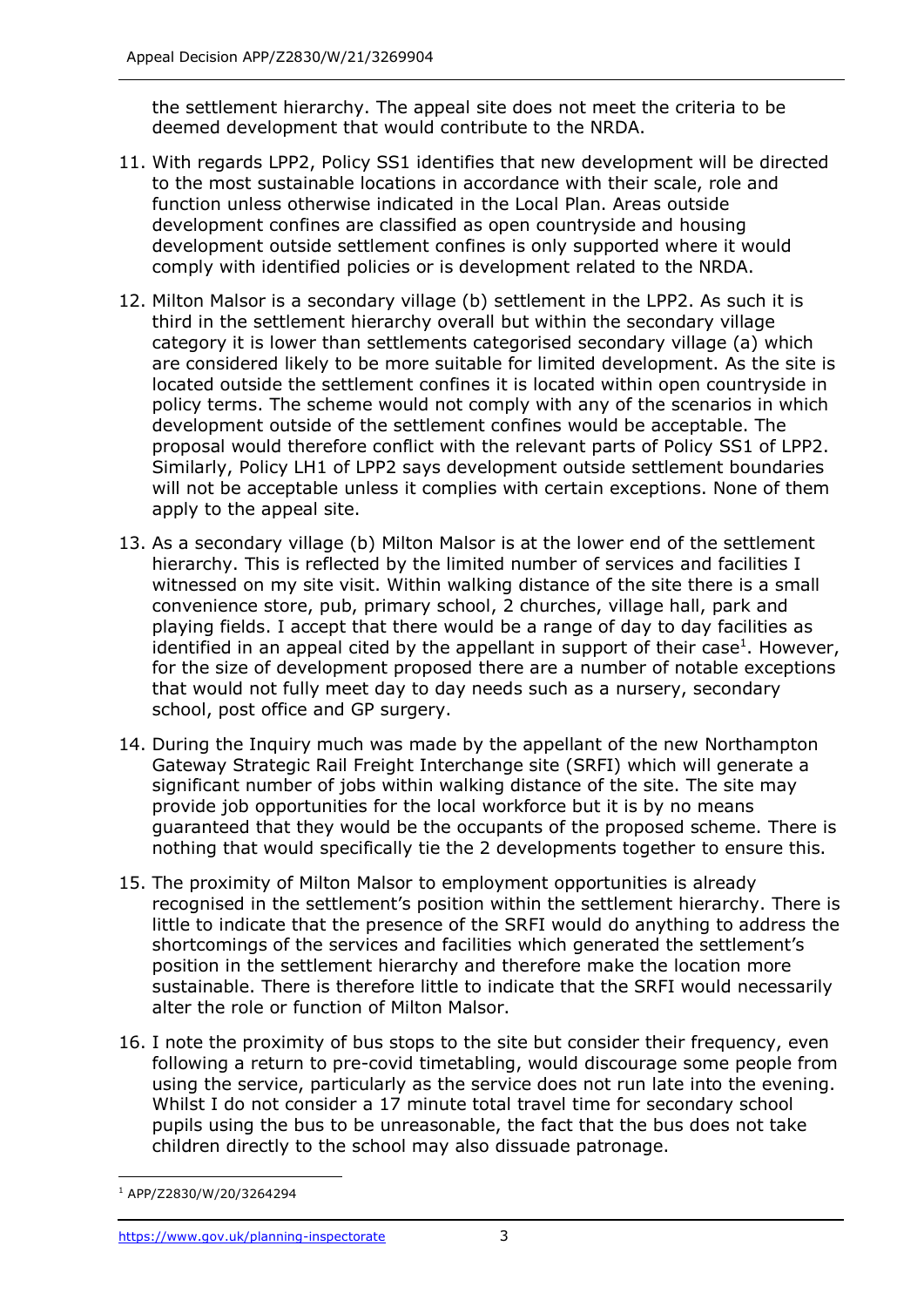- 17. I do not consider it to be an acceptable route for school children to cycle. The route may be flat but the cycle lane does not run the full length of Towcester Road. The road has a 60mph speed limit and so vehicles will be travelling at speed and the road is unlit. The presence of a footpath may create a character where vehicular and non-vehicular traffic can be expected, as suggested by the appellant. However, I am not convinced that the conditions would moderate motorist behaviour to the extent that either pedestrians or cyclists would feel particularly safe travelling along the route, especially at night. The fact that there are dedicated cycle facilities closer to Northampton providing some expectation of cycle usage does not alter my view. I consider that a significant proportion of inhabitants would choose to travel by car. The appellant says that car ownership in Milton Malsor is lower than elsewhere in South Northamptonshire but no substantive evidence was presented on the reasons for this which limits the weight I attach to it.
- 18. Irrespective of whether the scheme would constitute major development in planning terms, the scale of the development would be large in the context of Milton Malsor and would not be limited, as proposed by the appellant. The development would be a significant addition to the edge of the settlement in the context of the size of the village and the scale of services and facilities serving it.
- 19. The appellant says the development would only constitute 2.75% of the requirement for the rural areas and therefore would not prejudice the urban focused strategy. This does not make the development acceptable. Similarly, my view is not altered by the planned SRFI which I do not consider to be part of the settlement. It is a standalone scheme, detached from the settlement edge, unlike the proposal.
- 20. In summary, there is agreement between the parties that the location of the site outside of the settlement confines and the absence of compliance with any of the identified exceptions means that there is conflict with the development plan strategy and the strategy that underpins it. The proposal would conflict with Policies R1 and S1 of the JCS and Policies SS1 and LH1 of LPP2.

# *Character and Appearance*

- 21. The approximately 5.1ha rectilinear appeal site is located on the edge of Milton Malsor, off Lower Road. Largely featureless, the site rises slightly above Lower Road due to its gently sloping topography. Opposite the site and separated by Lower Road is residential development. To the south the site abuts the rear gardens of residential properties on Stockwell Road. The eastern boundary is marked by a railway line beyond which are agricultural fields and to the north there are also fields. The absence of development on the site means that it shares the characteristics of the fields to the north and east beyond the railway line rather than the built form of the settlement to the south and west. The openness of the site and the land beyond it to the north and east means that I do not share the view of the appellant that the site is characterised by a sense of containment.
- 22. Residential development may be visible in some views of the site but it is distinct from it rather than part of it. Much of the urbanising features along Lower Road are contained to the side of the road where there is built development. The location of the site adjacent to the main road into the settlement and close to the crossroads between Lower Road, Stockwell Road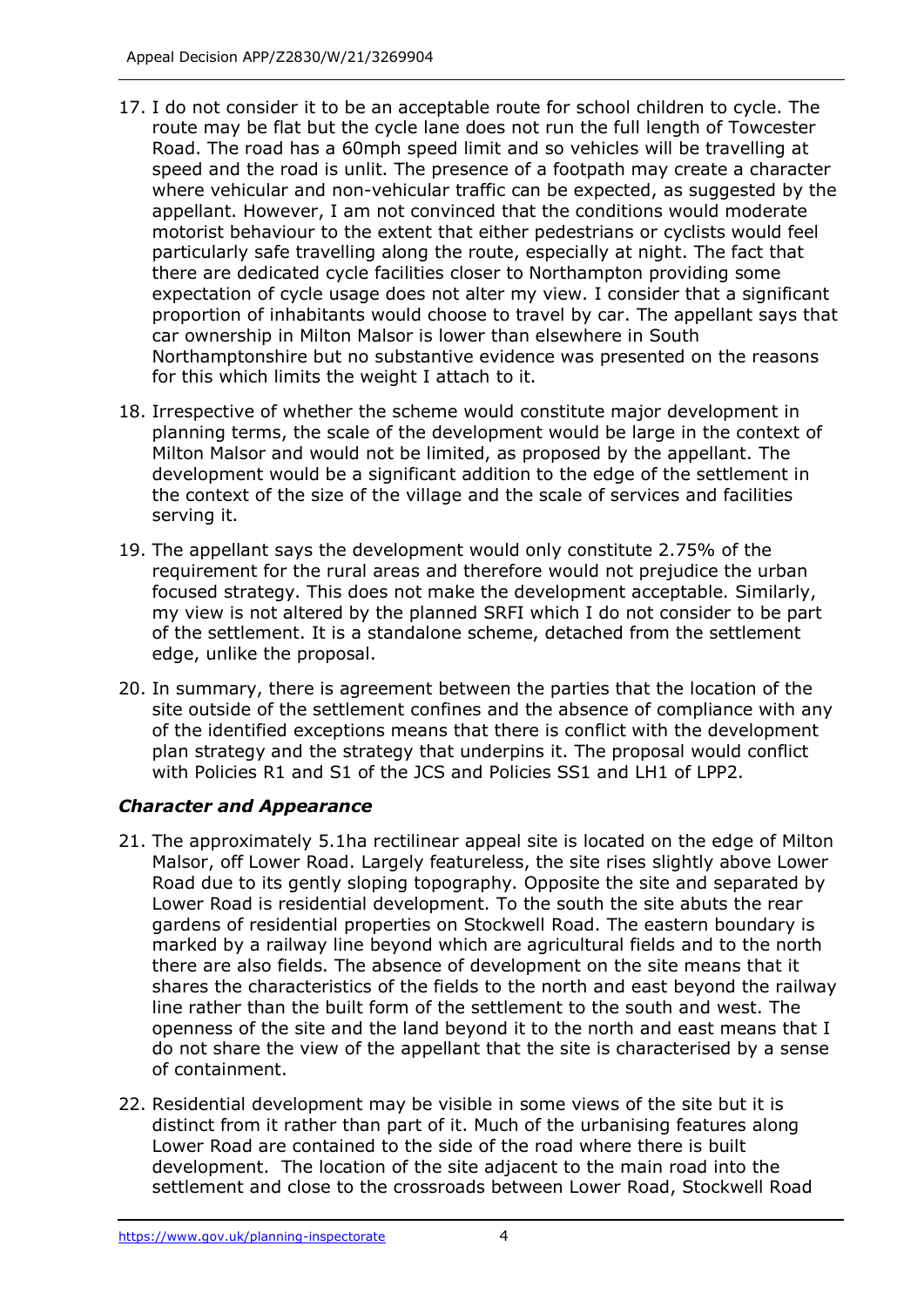and High Street means it is prominent in views into and out of the settlement even if those views are not long distance.

- 23. The site is notable in marking the transition between the built form of the settlement and countryside beyond, forming part of the countryside setting of Milton Malsor. It is therefore significant in a local context. Indeed, the Inspector found the settlement confines defined in LPP2 to be grounded on a clear and compelling rationale and are therefore justified.
- 24. The site lies outside Milton Malsor Conservation Area. There has been no suggestion that the development would harm the setting of the Conservation Area or its heritage significance. From my observations on site I have no reason to take a different view given the distance of the site from the Conservation Area boundary.
- 25. In the Current Landscape Character Assessment (LCA) the site falls within Landscape Character 13: Undulating Hills and Valleys and more specifically LCT13b: Bugbrook and Daventry. The site does not demonstrate all of the features of the LCA type but nevertheless is part of, and contributes to an extensive wider undulating and productive landscape which has mixed farming characteristics where there is a predominance of improved pastures surrounding settlements. In this case the site is adjacent to the clustered settlement of Milton Malsor.
- 26. The current landscape value of the site may not be considered important at a district level or above. However, it still makes a contribution to the rural character of the village and as such has some significance in a local context irrespective of it not being designated as a valued landscape. The site is not identified in the Conservation Area Appraisal and therefore not considered to be of special architectural or historic interest in the same way as green spaces in Collingtree Road and Rectory Road. This does not mean it has no significance in a local context.
- 27. It is common ground between the parties that the proposed development would cause landscape and visual harm. However, there is dispute regarding the extent of the harm.
- 28. Whilst I acknowledge that the site has medium sensitivity given its location, features and surroundings, I disagree with the findings of the Landscape Visual Impact Assessment (LVIA) that the impact on landscape character would be slight 15 years after the development. I do not consider that the scheme would lead to little change in the key characteristics of the landscape character, as suggested by the LVIA.
- 29. The scheme would lead to housing development in what is currently open countryside, extending the built form in Milton Malsor in a north east direction. The development would have an urbanising effect from the built form, supporting infrastructure and associated domestic paraphernalia. Restricting building heights to match existing dwellings on Stockwell Road and Lower Road and not extending the building line beyond Stockwell Road to the east would do little to minimise the impact.
- 30. Similarly, the proposed landscaping and open space would only go some way to mitigating the impact. Over 50% of the site may be dedicated to green space but there would still be a net loss of open space and the character of the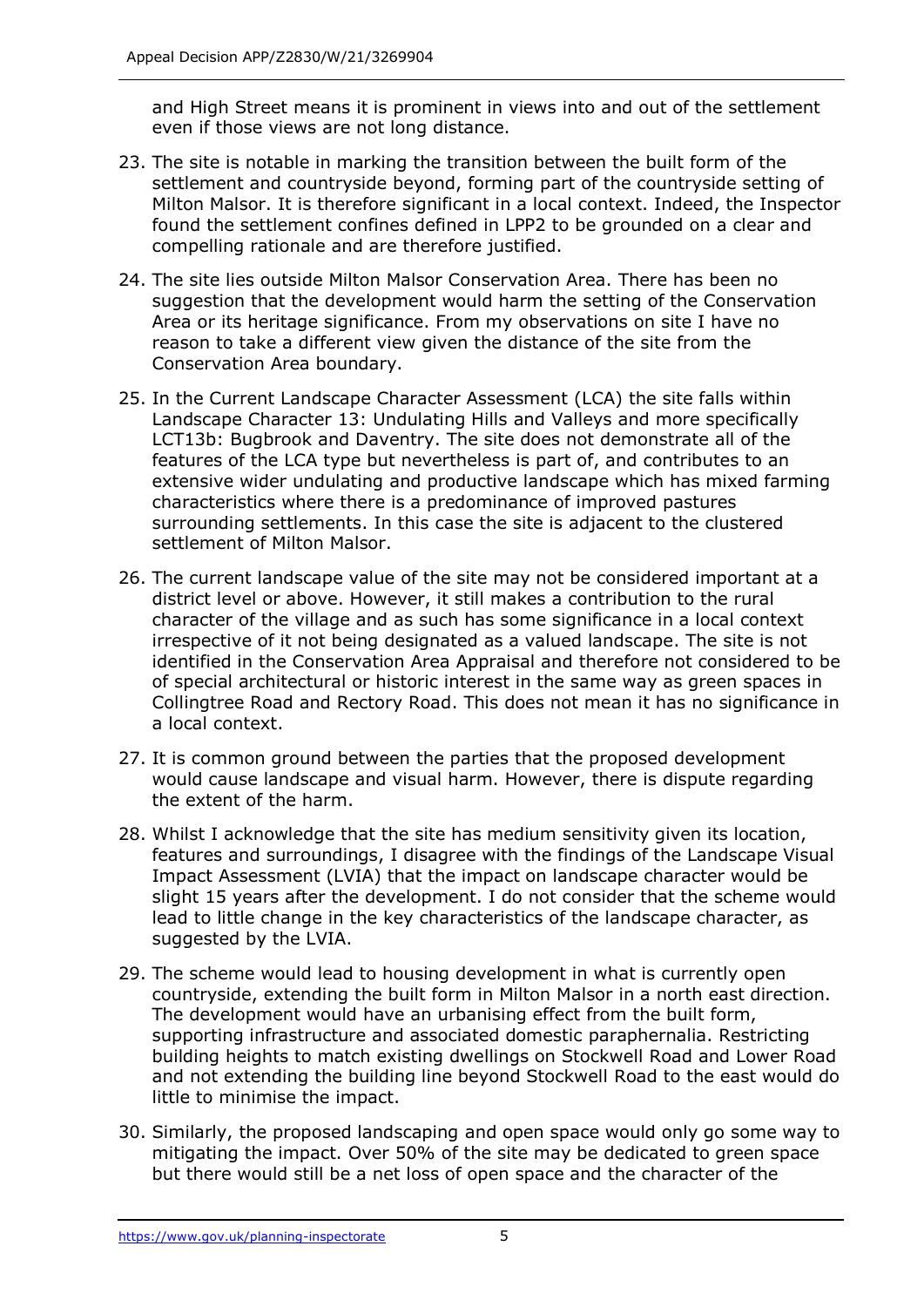existing site would be harmed as a result. Reference was made to an increase of trees on the site of around 65%. Whilst this and the proposed hedgerow planting would soften the edge of the settlement this could be achieved irrespective of development. In any event, the existing boundary made of gardens, fencing and mature trees of properties on Stockwell Road are clear and defensible.

- 31. The visual effects of the scheme cannot be considered minor, even after allowing time for the vegetation to mature. Views from along the length of Lower Road would be prominent, even if localised given the size and scale of the development in that locality. The full breath of the scheme would be visible in viewpoints on Lower Road. I am of the view that the impact on the landscape character and appearance would be moderate as a consequence.
- 32. Irrespective of the differing opinions and dispute between the parties regarding what was said in cross examination, based on the evidence before me and my observations on my site visit, I am of the view that the scheme would harm the character and appearance of the area. It would therefore conflict with Policy R1 of the JCS which among other things requires residential development in rural areas to not affect open land that is of particular significance to the form and character of the village. It would also conflict with Policy SS2 of the LPP2 which requires new development to maintain the individual identity of villages and their distinct parts and does not result in the unacceptable loss of undeveloped land and locally important views of particular significance to the form and character of a settlement. There would also be conflict with the National Planning Policy Framework (NPPF) which recognises the intrinsic character and beauty of the countryside and seeks to ensure development contributes to and enhances the natural environment.

# *5 Year Housing Land Supply*

- 33. The JCS covers the former 3 administrative areas of Northampton, Daventry and South Northamptonshire. It sets out a scale and distribution of housing development across the 3 areas, including an area identified as the NRDA. The NRDA covers all of Northampton Borough Council area and part of Daventry District Council and South Northamptonshire Council areas.
- 34. The JCS takes a plan area approach which underpins the strategy. It directs development to the most sustainable location of Northampton, supported by Daventry, Towcester and Brackley in their role as rural service centres. Development in rural areas is limited to providing for local needs and supporting local services. The same strategy is adopted in the LPP2 which covers the previous administrative area of South Northamptonshire, including that within the NRDA.
- 35. The NRDA is monitored separately to South Northamptonshire with housing land supply falling notably short of the 5 year housing land supply requirement at 2.75 years. The Council claim a housing land supply of 6.32 years within the South Northamptonshire area, excluding the NRDA. The appellant disputes this figure and the way the Council has calculated the 5 year housing land supply, suggesting that there is a 2.31-2.32 year housing land supply.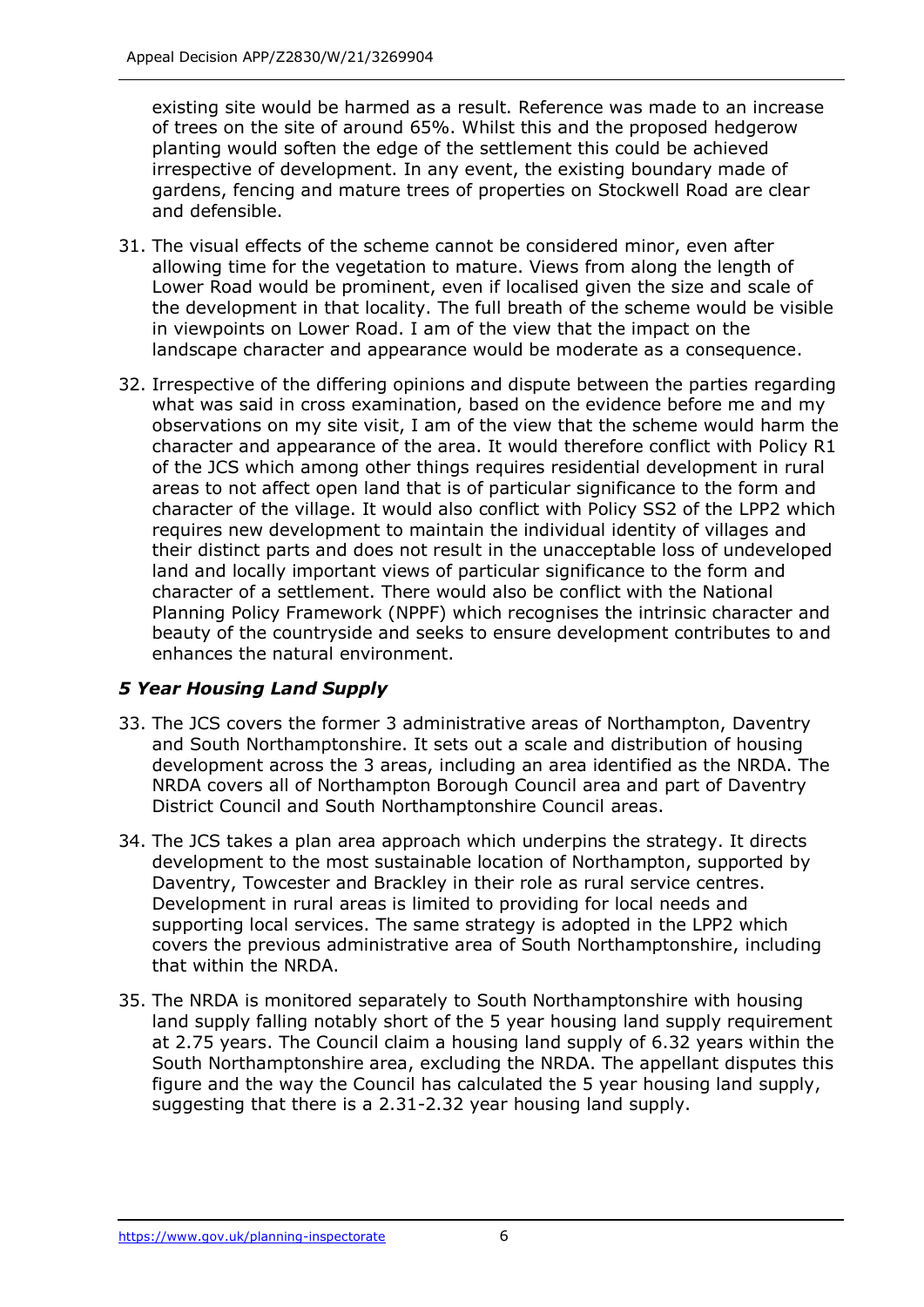#### *Requirement*

- 36. The JCS was adopted in 2014 and therefore is more than 5 years old. However, a review has been undertaken of the policies in accordance with paragraph 33 of the NPPF. The review identified that Policies S1, S3, S4 and S6 were up to date and that in the interim, whilst a review of the JCS takes place, the figures in S3 should continue to be used for the purpose of calculating the 5 year housing supply rather than the LHN figure which would otherwise be required under the provisions of the NPPF. This is because the residual housing requirement in the JCS was higher than the LHN figure and therefore aligns with the NPPF objective of boosting housing supply. The JCS requires updating to extend its timescale, to plan for more growth during that extended timeframe and to address under delivery in the NRDA. In the interim though Policy S3 is deemed fit for purpose.
- 37. Taking a plan area approach the Council is of the view that the South Northamptonshire figure should exclude the NRDA. The appellant disagrees stating that there is nothing in the JCS to indicate that this is the approach that should be taken. There is nothing that 'sets out' a figure of 7,170 and so they argue that to be consistent with paragraph 74 of the NPPF a figure of 11,020 should be used which is based on administrative boundaries. I disagree.
- 38. The JCS sets out a clear spatial strategy for development. Reading the Plan as a whole, it is evident that Policies S3 and S4 set a requirement with reference to plan areas. As such the requirement for South Northamptonshire excluding the NRDA is 7,170 comprising Brackley 2,160, Towcester 2,650 and the rural areas 2,360. The appellant says the Policy review did not contemplate the 7,170 figure. However, the review was done in the context of an under delivery in the NRDA and this did not change the outcome.
- 39. The Plan has a clear spatial strategy for development that is set out in the strategic policies. There is nothing in paragraph 74 of the NPPF that requires use of a single administrative area in calculating the housing land supply. The NPPF encourages cross boundary working and co-operation and the JCS seeks specifically to address housing delivery in Northampton through the NRDA. The JCS Inspector identified that 'it is considered desirable and acceptable in principle that the NRDA is taken as one joint area for the assessment of new housing delivery'. There has been no change in the way housing land supply is calculated since the JCS was adopted. In the intervening period whilst a review of the JCS is undertaken the approach has been deemed fit for purpose.
- 40. The appellant says the Council's case is undermined by the fact that the housing delivery test (HDT) cannot be assessed on a plan area basis. However, the HDT is distinct from the calculation for housing land supply with the housing delivery test looking backwards and housing land supply looking forward. I therefore give this argument little weight. In any event, it was agreed between the parties that all 3 Councils which now comprise West Northamptonshire passed the Housing Delivery Test and so a 5% buffer is applied.
- 41. My attention has been drawn to a number of appeal decisions, one of which takes a different stance to the one I have taken on whether the NRDA should be included. In the Rothersthorpe case<sup>2</sup> there is little detailed discussion on the

<sup>2</sup> APP/Z2830/W/18/3206346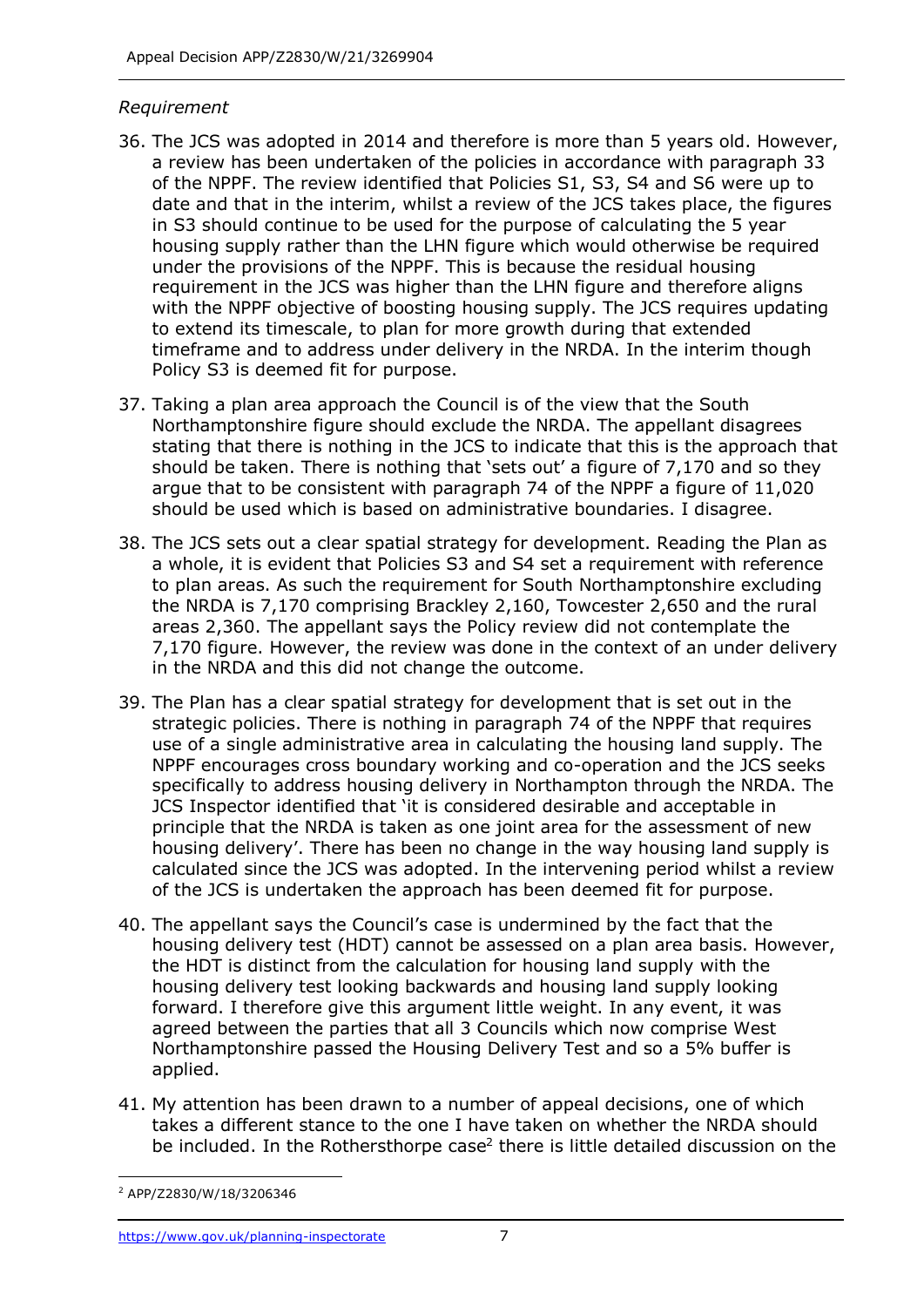matter. Whilst I agree that brevity does not undermine quality I have little evidence to enable direct comparisons between that case and the one before me, and little to substantiate the appellant's claim that the evidence presented at Rothersthorpe was consistent with the evidence in this case. Irrespective of the consistency of my findings with other appeals, as things stand I am of the view that the NRDA should not be included in the requirement figure based on the evidence before me.

## *Stepped v Annualised Approach*

- 42. In line with the Middleton Cheney appeals<sup>3</sup> the Council say in this case the delivery figures in Policy S3 should be used to calculate the housing requirement. In doing so the Council argue that an annualised rather than a stepped approach should be used in the housing trajectory.
- 43. The Council say there is no policy support for using a stepped trajectory in the case of South Northamptonshire. However, my reading of the JCS does not support this. The JCS adopts a stepped trajectory and this is illustrated in appendix 3 of the Plan. I see no compelling reason why the 5 year supply should not be measured against that trajectory. The Council say that the delivery trajectory is very steep in places. Nevertheless, this was considered deliverable and therefore found sound at examination and so is not a reason to take a different approach in calculating the 5 year housing land supply.
- 44. In any event, as identified in the Housing Land Supply Statement of Common Ground, an excess of 5 year housing land supply exists whether a stepped or annualised approach is taken to the delivery figures where the 5 year requirement is calculated on the basis of the plan area approach excluding the NRDA.

## *Oversupply*

45. The Council identify that in South Northamptonshire, excluding the NRDA, there has been an oversupply against the trajectory. Under the annualised approach this leads to a reduction from the requirement of 438 dwellings. Using the trajectory approach it equates to 401 dwellings. The Council has dealt with oversupply by applying it equally over the remaining plan period. There is little before me to indicate it should be dealt with differently.

#### *Conclusion on 5 year Housing Land Requirement*

46. I conclude for the reasons identified above that the figure for the 5 year housing land requirement should be derived from the JCS of 7,173. The 5 year requirement of 2,140 for the period 1 April 2021 - 31 March 2026 should be adjusted by an oversupply of 401 and a buffer of 5% generating a final figure of 1,739 dwellings.

## *Housing Land Supply*

47. There is dispute between the parties regarding the supply figures associated with sites that make up the 5 year housing land supply. However, all the sites in dispute fall within the NRDA. As I have concluded that the NRDA should not be included in the considerations of this appeal I have not considered the supply issues raised in relation to the sites.

<sup>3</sup> APP/Z2830/W/20/3261483 and APP/Z2830/W/20/3259839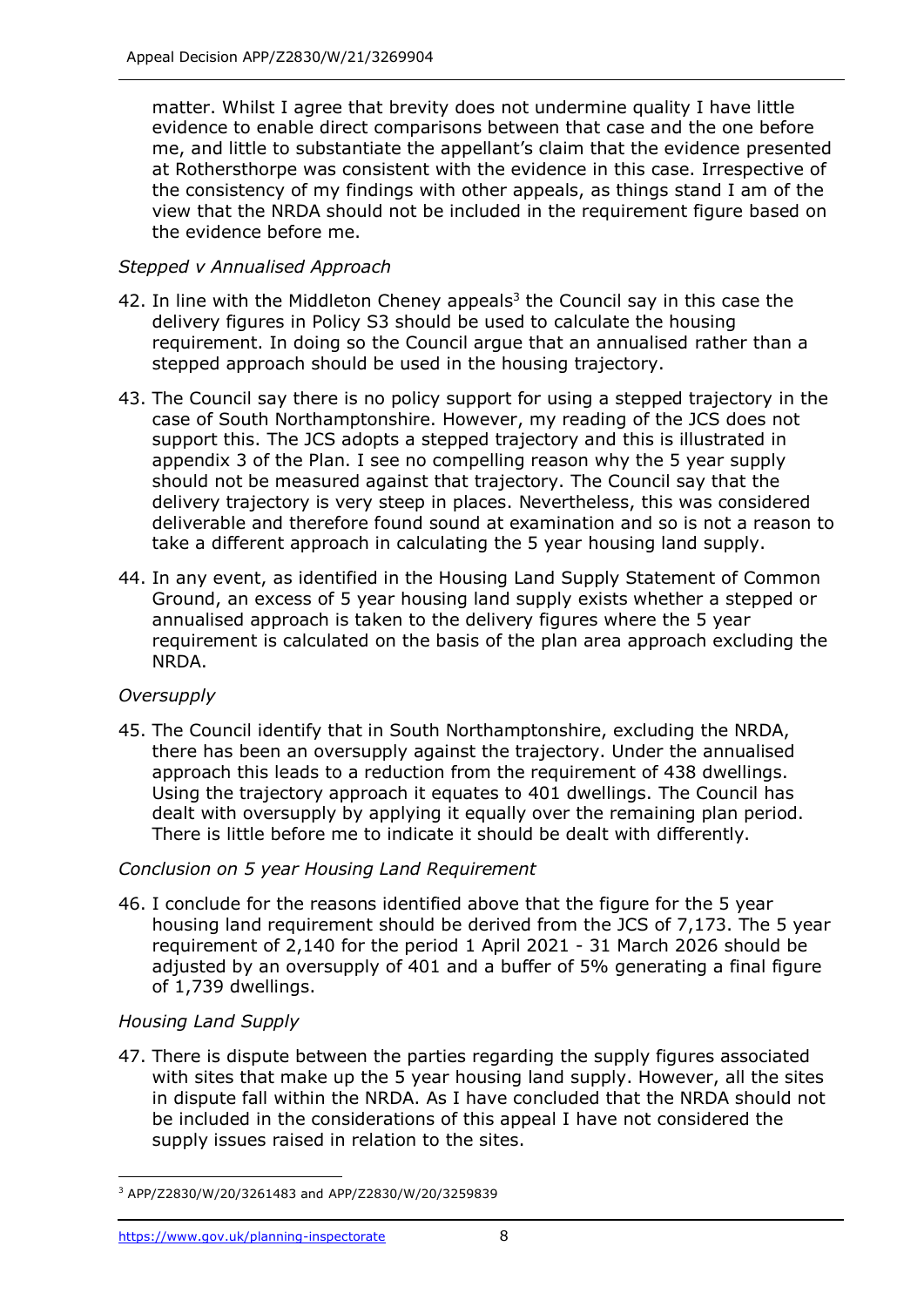#### *Windfall Allowance*

- 48. Paragraph 71 of the NPPF enables windfalls to be included as part of the anticipated supply where there is compelling evidence that they will provide a reliable source of supply. The NPPF requires that any allowance to be realistic having regard to the strategic housing land availability assessment, historic windfall delivery rates and expected future trends.
- 49. The Council take a robust approach focused on existing commitments in years one and 2 and a net windfall allowance of 212 for years 3, 4 and 5. In the context of past trends the allowance is not over exaggerated. There is little in terms of reasoning to corroborate the simplified alternative approach adopted by the appellant.
- 50. Overall, I am satisfied that the windfall allowance proposed by the Council is justified through the evidence of historical delivery rates and there is little to substantiate any divergence from the evidence on future delivery trends.

#### *Conclusion on 5 year Housing Land Supply*

51. When adding the housing supply figure to the Council's suggested windfall allocation this generates a supply figure of 2,062. Based on a requirement of 1,739 this creates a housing land supply figure of 5.65 years. Accordingly paragraph 11(d) of the NPPF is not engaged.

#### **Other Matters**

- 52. The submitted S106 agreement covers a number of planning obligations that are required by Policies RC2, INF1, INF2, S10, C5 and R3 of the JCS and Policies SPD2, GS1, LH8, INF1 and SS2 of the LPP2 to ensure the facilities and services that are essential for development to take place or to mitigate the impact of development.
- 53. The S106 would secure 50% affordable housing on site in line with adopted policy. Onsite open space would be secured as part of the development and there would also be a financial contribution towards outdoor sport in the vicinity of the site. The financial contribution towards the No 88 bus service and provision of travel card to each dwelling would contribute towards the retention and/ or enhancement of the existing bus service depending on provision at the time the contribution is payable.
- 54. The financial contribution for refuse bins to ensure provision to each new dwelling and the financial contribution towards libraries is to address additional demand for the service by residents of the development. The financial contribution towards NHS primary healthcare is to address the need for additional healthcare services as a result of the development. The monitoring fee is to fund the cost of monitoring compliance and associated administrative tasks generated by the agreement.
- 55. Given the policy requirements and infrastructure needs arising from the development I am satisfied that all of the above obligations are necessary to make the development acceptable in planning terms, are directly related to the development and fairly and reasonably related in scale and kind to the development. They would accord with Regulation 122 of the Community Infrastructure Levy Regulations 2010 (as amended). Consequently, I can take all of the S106 obligations into account as part of my decision.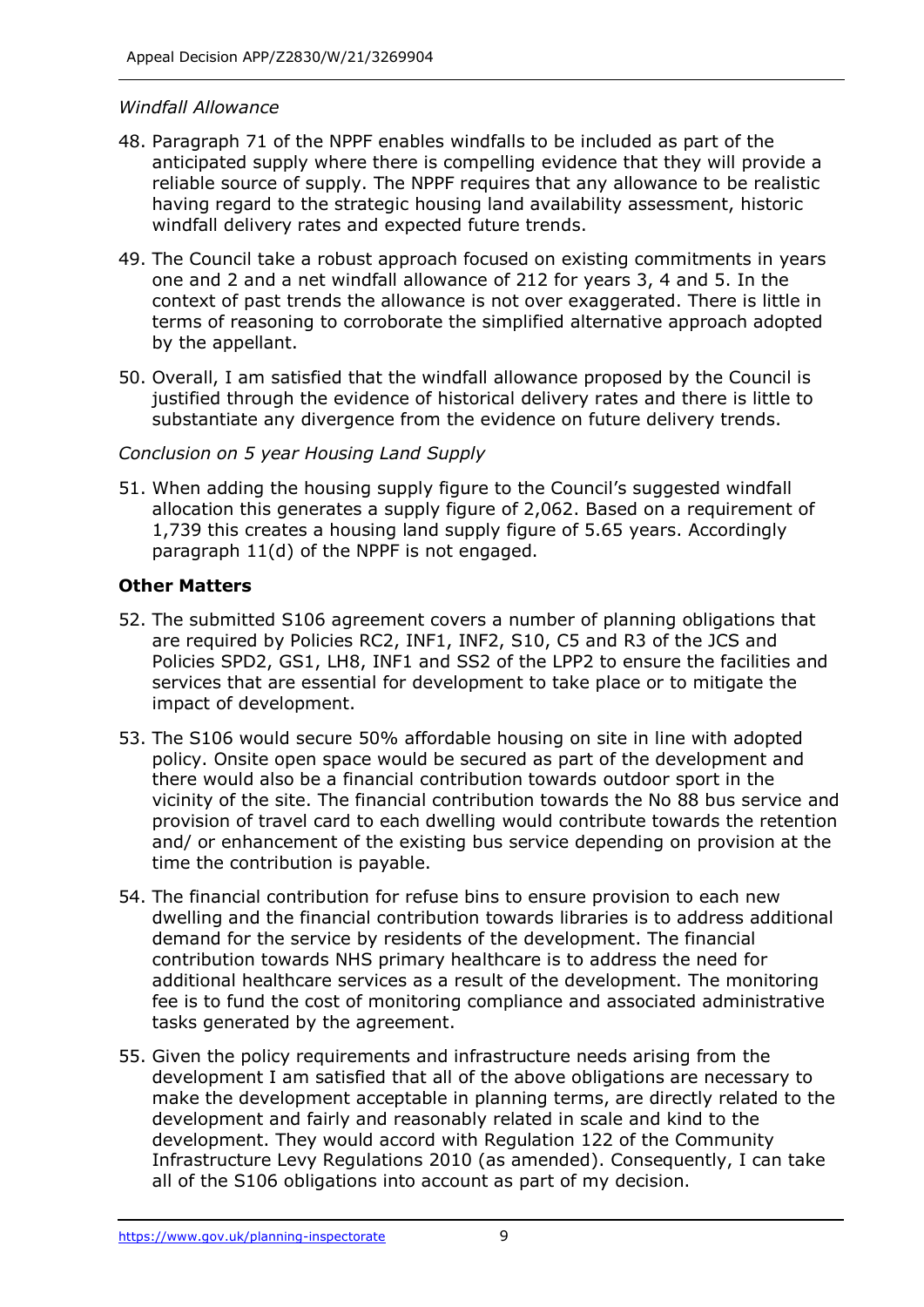## **Planning Balance**

- 56. I have found that the Council can demonstrate a 5 year housing land supply. I also consider that the proposal would conflict with Policies R1 and S1 of the JCS and Policies SS1, LH1 and SS2 of the LPP2 which bring the scheme into conflict with the development plan as a whole. The appeal should be determined in accordance with the development plan unless material considerations indicate otherwise.
- 57. The proposal would deliver 33 affordable homes. It is agreed between the parties that the most up to date Housing Needs Survey, dated 2011 is out of date. Whilst the appellant has attempted to provide a more up to date assessment it is not a local housing needs survey. The weight attached to the evidence is reduced by the absence of primary data and the age of the secondary data it relies upon. The indicative model used by the appellant is also not based on local data.
- 58. The most up to date credible evidence for the purpose of considering the proposal is that provided by the Council's Housing Officer, accepting the fact that the housing register from which the evidence is taken does not reflect all tenures. The evidence identifies 34 people in affordable housing need willing to live in Milton Malsor, 3 of which have a local connection.
- 59. Factoring in the limitations of the evidence before me, but mindful of the shortfall in the delivery of affordable housing across South Northamptonshire, I give the provision of affordable housing significant weight in the planning balance.
- 60. I have found that the Council can demonstrate a 5 year housing land supply but am mindful that this does not mean a cap on development. Whilst reference has been made to the appreciable weight given to the delivery of market housing in the Middleton Cheney appeals referred to by the appellant, I consider the circumstances to be different in the case before me. This is because Middleton Cheney sits higher in the settlement hierarchy as a primary service village. For the reasons identified above I do not place as much weight as the appellant on the SRFI as a very significant site specific consideration. Overall, I give the delivery of market housing through the scheme moderate weight in the planning balance.
- 61. There would be economic benefits during construction and afterwards from spend by occupants within the local economy. There would also be the potential for additional patronage at the local primary school. However, as the specific benefits have not been quantified the weight given to this is limited.
- 62. The appellant cites off site highway improvements at the junction of Towcester Road and Lower Road as a benefit of the scheme, giving it significant weight. However, I give this moderate weight given there is little substantive evidence to indicate that it would go beyond mitigating the impacts of the scheme. Whilst the appellant says for example that it will reduce traffic speeds on Lower Road there is no evidence to suggest that this is currently an issue.
- 63. The development would generate biodiversity gain of around 25.5% through increased landscaping on the site. I give this moderate weight. I also give moderate weight to the increase the provision of public open space by around 2.6ha based on the indicative layout.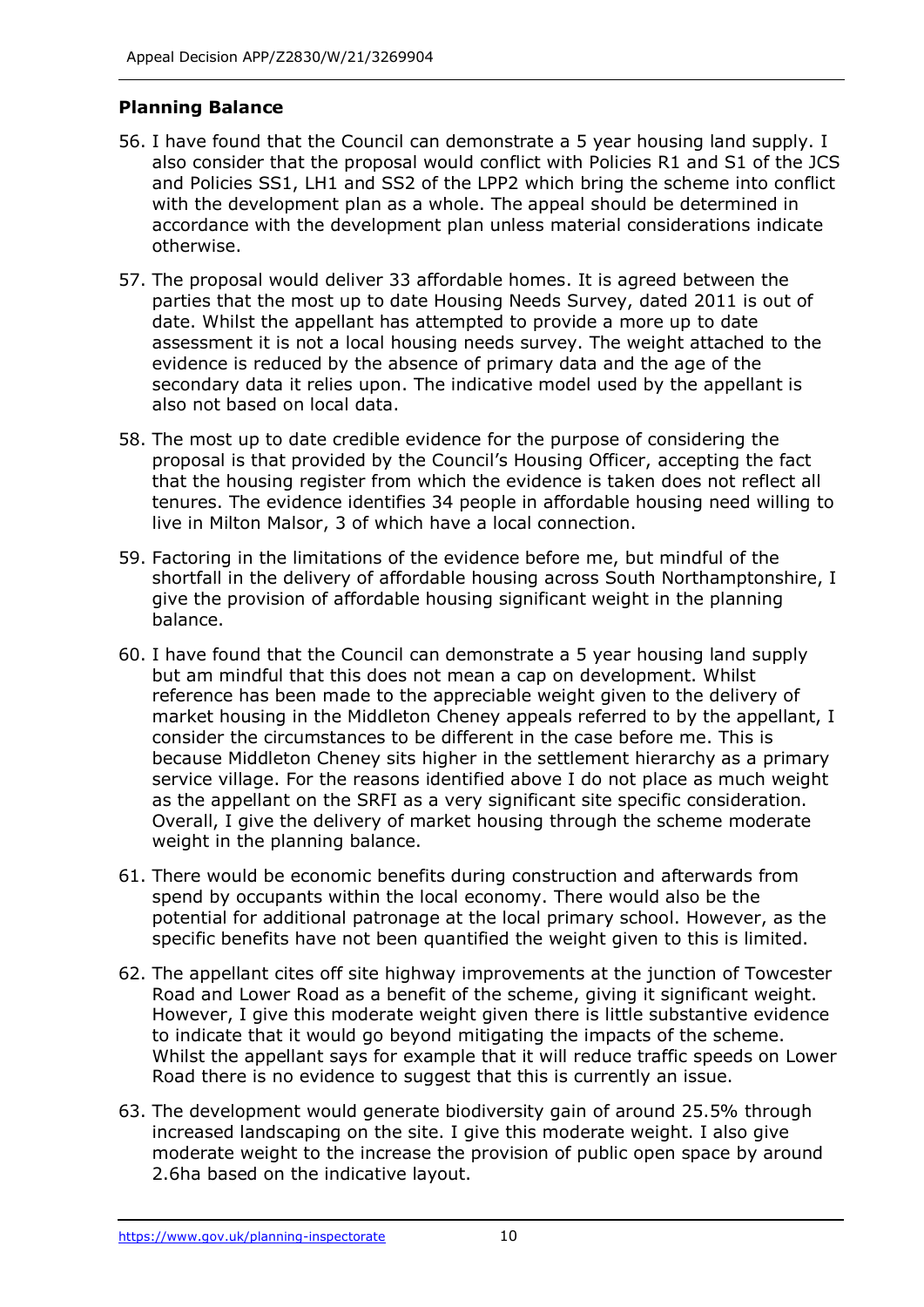64. I am of the view that the benefits outlined are not sufficient in this case to outweigh the harm I have identified and the conflict with the development plan.

## **Conclusion**

65. For the reasons identified I conclude that the appeal should be dismissed.

*K Ford*

INSPECTOR